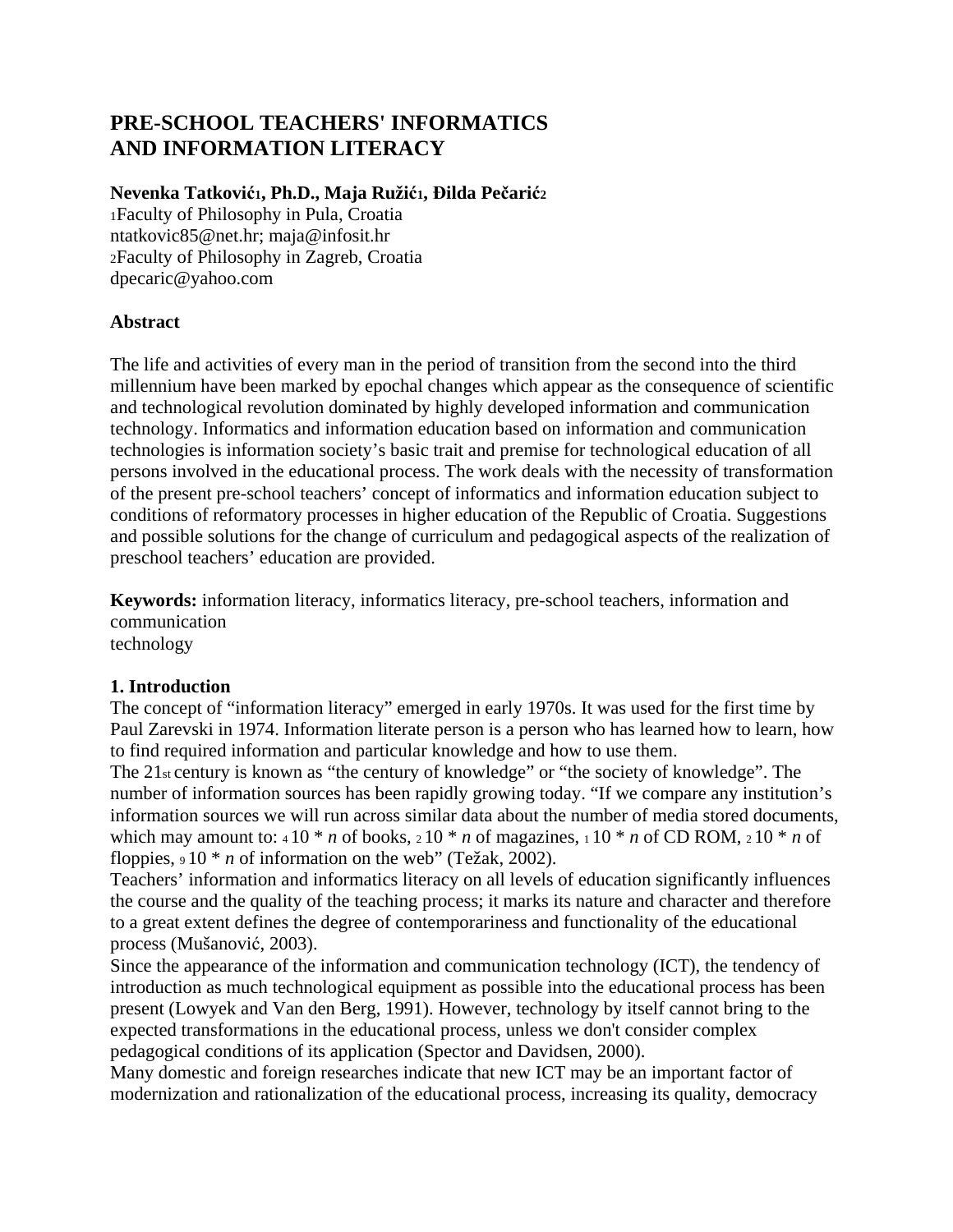and successfulness but demand new instructional design, which will deliver certain positive effects and influence transformations in higher education. Formal transformations in the higher education of the Republic of Croatia based on the provisions of the Bologna Declaration are a real starting point for the introduction of changes into the Croatian pre-school teachers' higher education. The reforms of higher education do not only occur by means of the so called formal and centralized reforms, but they also occur influenced by continued socio-pedagogical, information and communication and technological changes in a real pedagogical environment. They are also defined by activities and characteristics of the subjects of the educational process as well as higher education teachers' epistemological points of view, that is the views of the nature of teaching and learning as well as the experience and professional training of higher education teachers (Mušanović, 2003), (Tatković, 2004).

#### **2. Need for new competences**

New media and the changes on the labour and education markets caused by information and communication technologies are far reaching. Their effect may be seen already today in the process of learning and teaching, therefore teacher training colleges and pre-school teachers' higher schools are invited to develop appropriate pre-school teachers' competences, which will be encouraged and continuously improved: individual learning, problem thinking, team skills, intercultural communicative skills, creative thinking, and skills of self-presentation and recognition of future business demands. Unfortunately, "in school and university education key qualifications, for example the development of individual learning and media competence, have an inferior role.

This is also true, even to a greater extent, for the education of teachers (Gehrmann, 2004). In broad terms the concept of competence is the basis of human resources' education that will lead to quality changes on the individual as well as on the general plan. Therefore the questions arising from the point of view of information and informatics are as follows:

1) How to integrate the mentioned competences into pre-school teachers' education curriculum? 2) Which innovative methodical and didactical design is to be applied in the higher education teaching in the process of pre-school teachers' information and informatics education? 3) How to evaluate additional competences of pre-school teachers about the application of ICT in education, for the purpose of motivating pre-school teachers for lifelong learning?

#### **3. Information and informatics education in the Republic of Croatia subject to conditions of reformatory changes**

Regarding the reform of the higher education in the Republic of Croatia, based on the principles of the Bologna Declaration, it is necessary to design a curriculum for the education of pre-school teachers that will be orientated towards:

1) innovative application of ICT for the purpose of increasing motivation for studying, quality studying, acquiring professional knowledge and competences and skills for team work and lifelong learning

2) improving the quality of the educational environment

- 3) innovations in didactical and methodical designing of the higher education teaching practice
- 4) the improvement of communication student teacher relations and emotional and social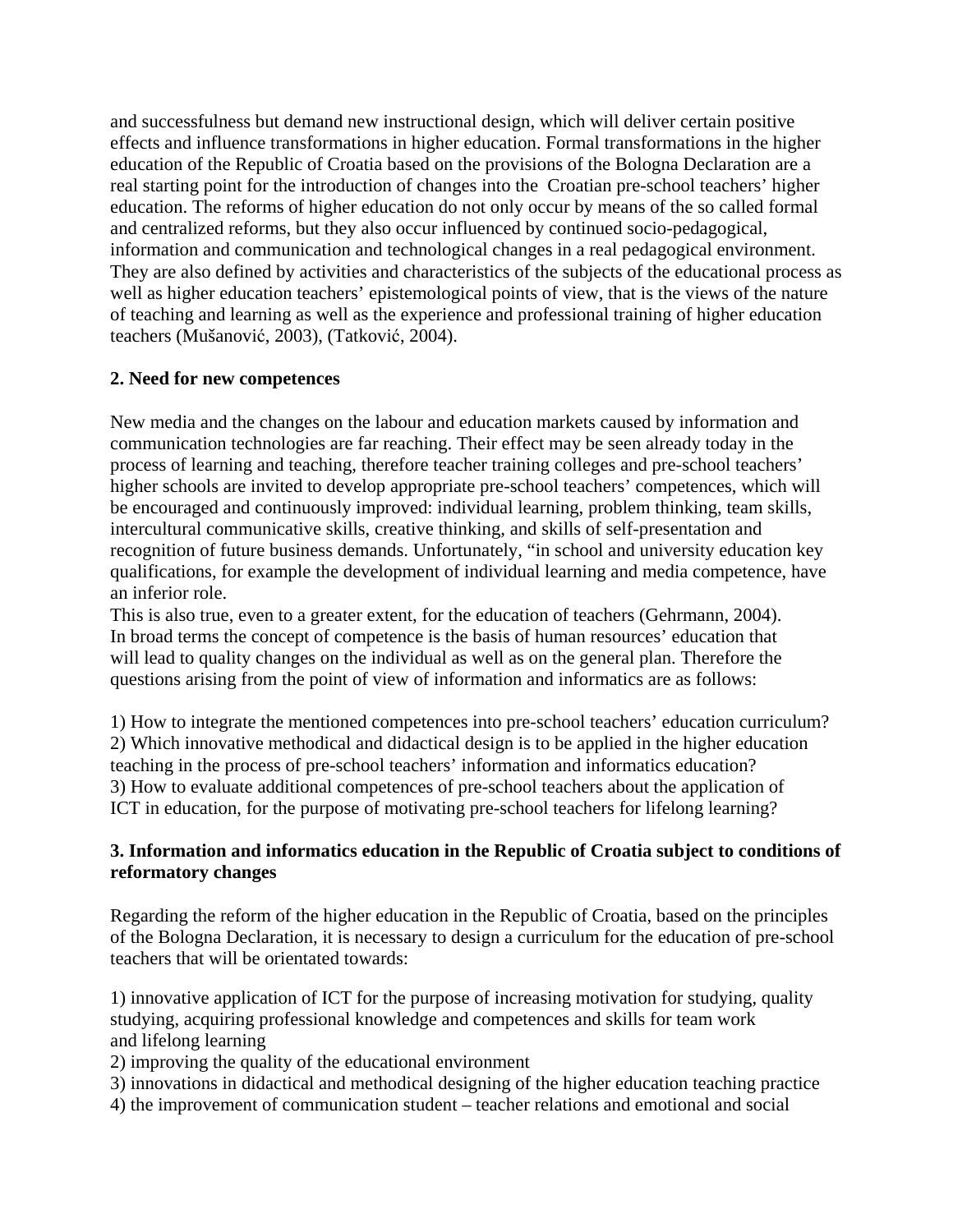interactions in the process of informatics and information education 5) the achievement of student's central position in the process of higher education

The experts of the *Bertelsmann and Heinz Nixdorf Foundations'* study warn that, for example in German higher education, the repulsive attitude towards reforms of the higher education may bring to the "out position" (Gehrmann, 2004). The same may occur in Croatia as well if the introduction of reformatory changes (the Bologna Process) doesn't lead to the improvement of the inner quality of pre-school teachers' education at teacher training colleges. It is important to mention that the changes concerning pre-school teachers' information and informatics education go beyond the framework of a teaching course. They should be developed within the framework of every course, in order to make up for the shortcomings demonstrated by students at the beginning of the study (Tatković and Ružić 2003).

Research, education and professional training are the most important immaterial investments in all developed countries today, especially in the European Union. Because of the great importance of education for the national development of every country, it is evident that all state institutions (Croatian as well) put great effort in designing various information development strategies. According to research, Europe lags behind modern ICT trends in comparison to the rest of the world.

Social demands for joining the European Union and the tendency of the Republic of Croatia to enter the society of knowledge as soon as possible have brought to intensified activities in the field of designing of various proposals of development regarding the technological development of Croatia, namely: The Proposal of the Strategy of the Development of the Republic of Croatia "Croatia in the 21st century", *e-Croatia* – the Proposal of the Croatian Information Strategy, the Elements of the Strategy of the Creation of the Information Society in Croatia as an appendix to the Strategy of the Development of the Republic of Croatia "Croatia in the 21st century", the Programme of the Croatian Technological Development, Croatian National Educational Standard.

"The project envisages that the employees (45.000 – 50.000 persons) acquire information knowledge and obtain a certificate by the end of 2006 and the deadline will depend on the amount of financial resources that will be invested in this aspect of today indispensable knowledge and skills. In the majority of European countries similar projects are completed or brought to a close" (MZOS, 2004).

The strategies of "e-development" of the Republic of Croatia should be improved by making the strategy of "pre-school e-education", which would include: informatics and information training of pre-school teachers.

Contemporary information and informatics pre-school teachers' education curriculum should contain the qualities of openness, democracy, inclusiveness and standardisation. Its openness would be reflected in higher education teachers' possibility to be autonomous in presenting the contents as well as in the possibility to adapt a part of the curriculum to the specific needs of the environment. Democracy of the curriculum would enable tolerance and the cooperation between students and teachers not only in its application but in the process of planning of the course and contents of information and informatics education as well. Inclusiveness would include the recognition of educational interest of all the participants in the educational process. Since the curriculum deals with the education of the personnel who will work with pre-school children, its trait "standardisation" additionally gains importance because it would enable the balanced presence of educational activities.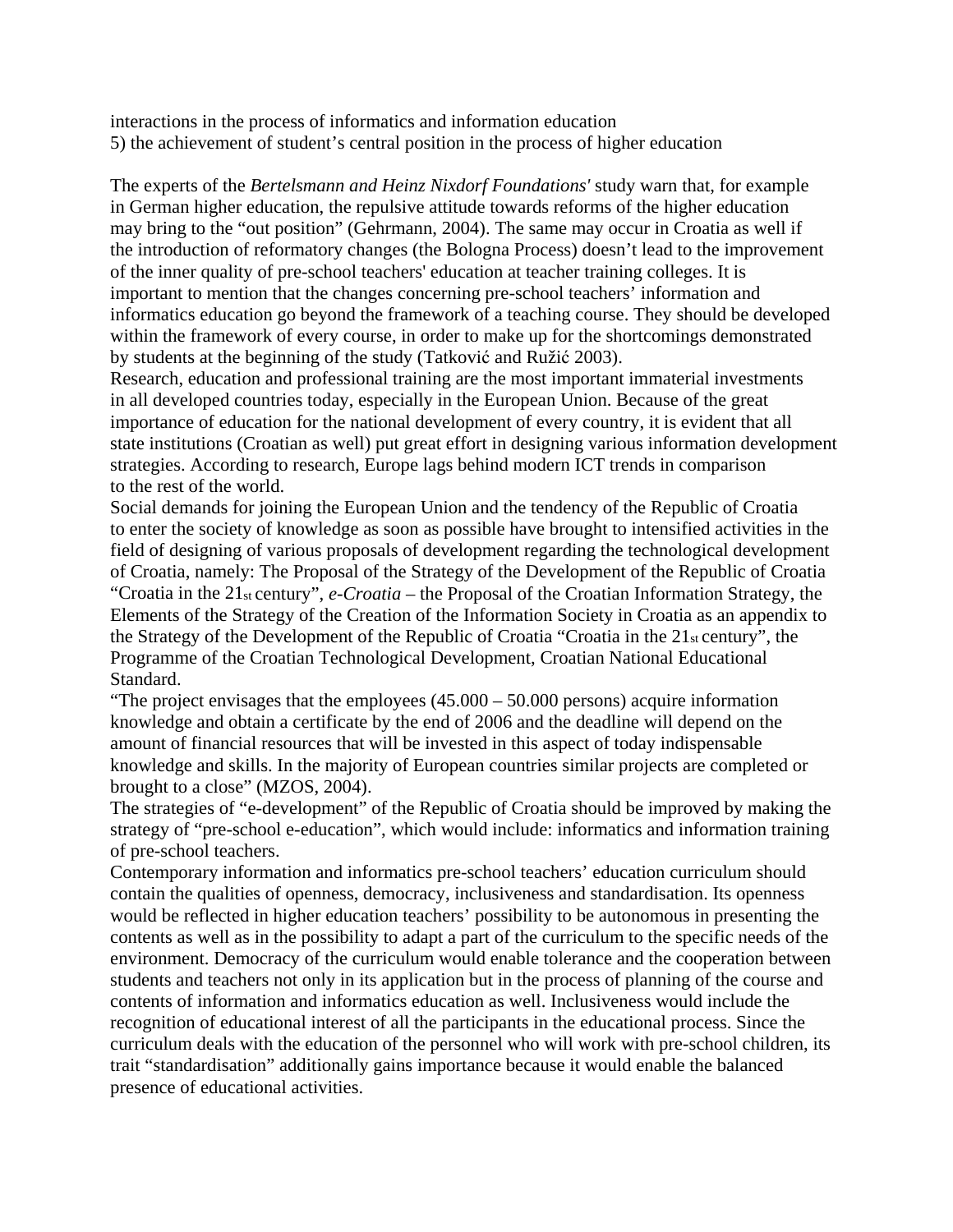The nine existing pre-school teacher studies in the Republic of Croatia, educating future preschool teachers to use the computer in the educational process explicitly with pre-school children have the curriculum which mainly includes: courses in Informatics or the Basis of Informatics. It is achieved through two lectures per week, during one or two semesters in the academic year. We think that the information contents should be realized during the whole course of study and in integration and correlation with all other teaching courses.

The introduction of innovations into the higher education practice such as: the use of quality applications for immediate work, the insurance of material means for the purchase of new equipment adequate for pre-schoolers, pre-school institutions' networking for the purpose of high quality communication with other educational institutions in the Republic of Croatia, would lead to qualitative changes indispensable for the pre-school educational system of the Republic of Croatia. When the concrete pedagogical practice is the subject of analysis, a few paradoxes emerge:

1) the majority of pre-school teachers are information illiterate. Organized and constant training in the field of application of new technologies in pre-school education are insufficient. 2) the equipment is outdated, which the installation of multimedia applications renders impossible

3) pre-school teachers' education is more oriented towards acquiring vocational competences than towards the methodical questions of the use of information and technological and communication knowledge and skills in the immediate work with pre-school children 4) software applications intended for pre-school children are rare at the Croatian market

5) the equipment is not ergonomically adapted to children

6) the majority of computers are intended for adults

Traditional literacy in today's conditions is insufficient and competitiveness of Croatia will depend on nation's literacy for the 21st century because "the tools of the digital age have increased the possibilities of our muscles and extended capacities of our brains" (Gates, 1999).

#### **4. Conclusion**

Summarising the knowledge so far about pre-school teachers' information and informatics education in the higher education of the Republic of Croatia as well as the reformatory processes in the higher education of the EU, we can state that the pre-school teachers' education must undergo the transformation. It should contain innovative potential due to the evident dynamic of pedagogical and information and informatics changes in the modern society. It implies the need and necessity of searching for new didactic guidelines. In Croatia, as this is the case with the countries of the EU, the changes in the pre-school teachers' education should take into consideration the changes in the sphere of work ( in the context of globalisation) in order to formulate national interests for human resources' education in the extended Europe.

## **5. Literature**

1. Težak, Đ. (2002); Pretraživanje informacija na Internetu, Hrvatska sveučilišna naklada, Zagreb (pp.33).

2. Mušanović M. and Vrcelj S. (2003); Prihodnost šole temelječa na informacijski paradigmi; Vzgoja in izobraževanje v informacijski družbi, Zbornik B6 mednarodne multi-konference Informacijska družba IS 2003, Svezak B, Institut "Jožef Stefan", Ljubljana (pp. 38-44)